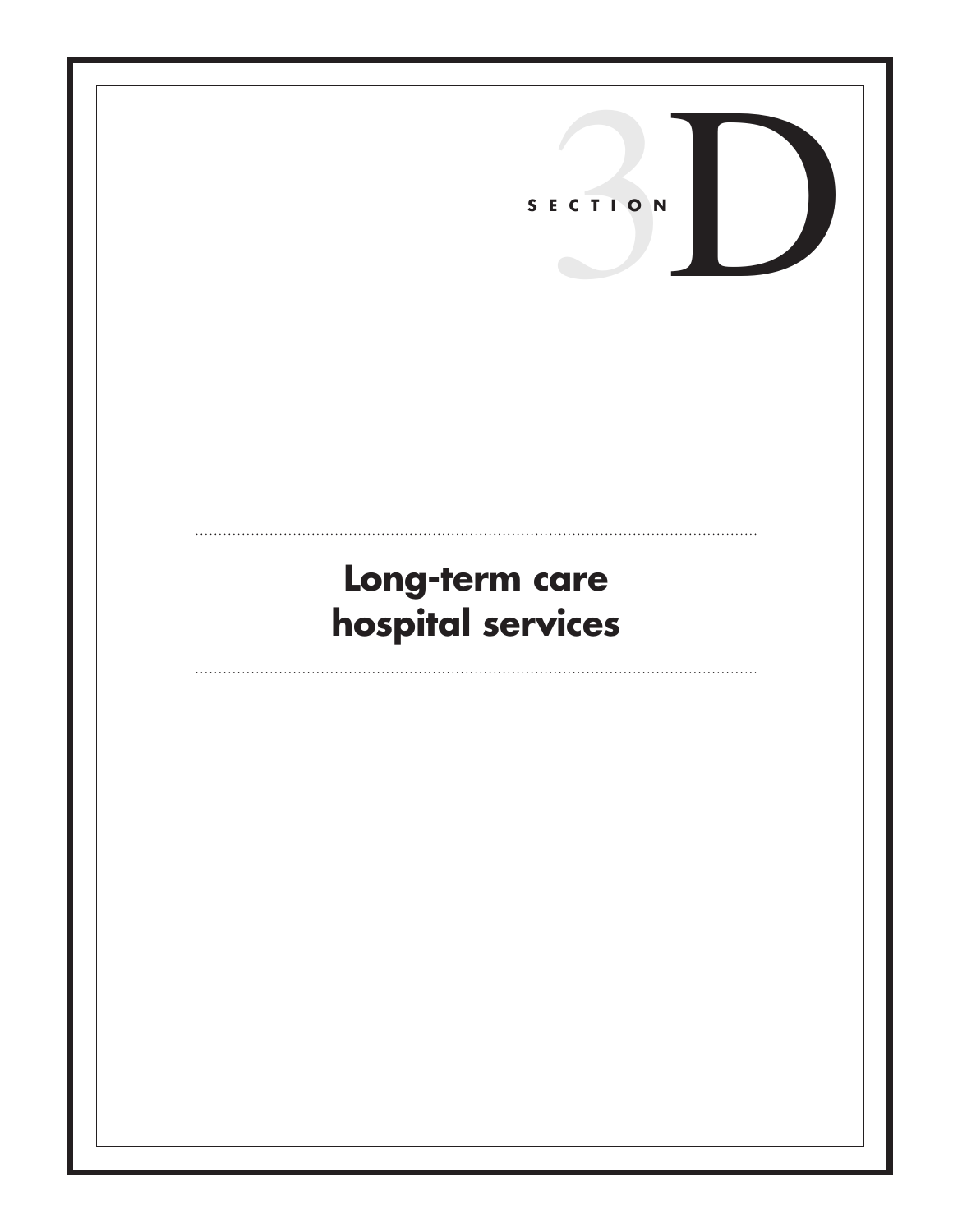# **R E C O M M E N D A T I O N**

**3D** The Secretary should eliminate the update to the payment rate for long-term care hospitals for rate year 2011.

**COMMISSIONER VOTES: YES 16 • NO 0 • NOT VOTING 0 • ABSENT 1**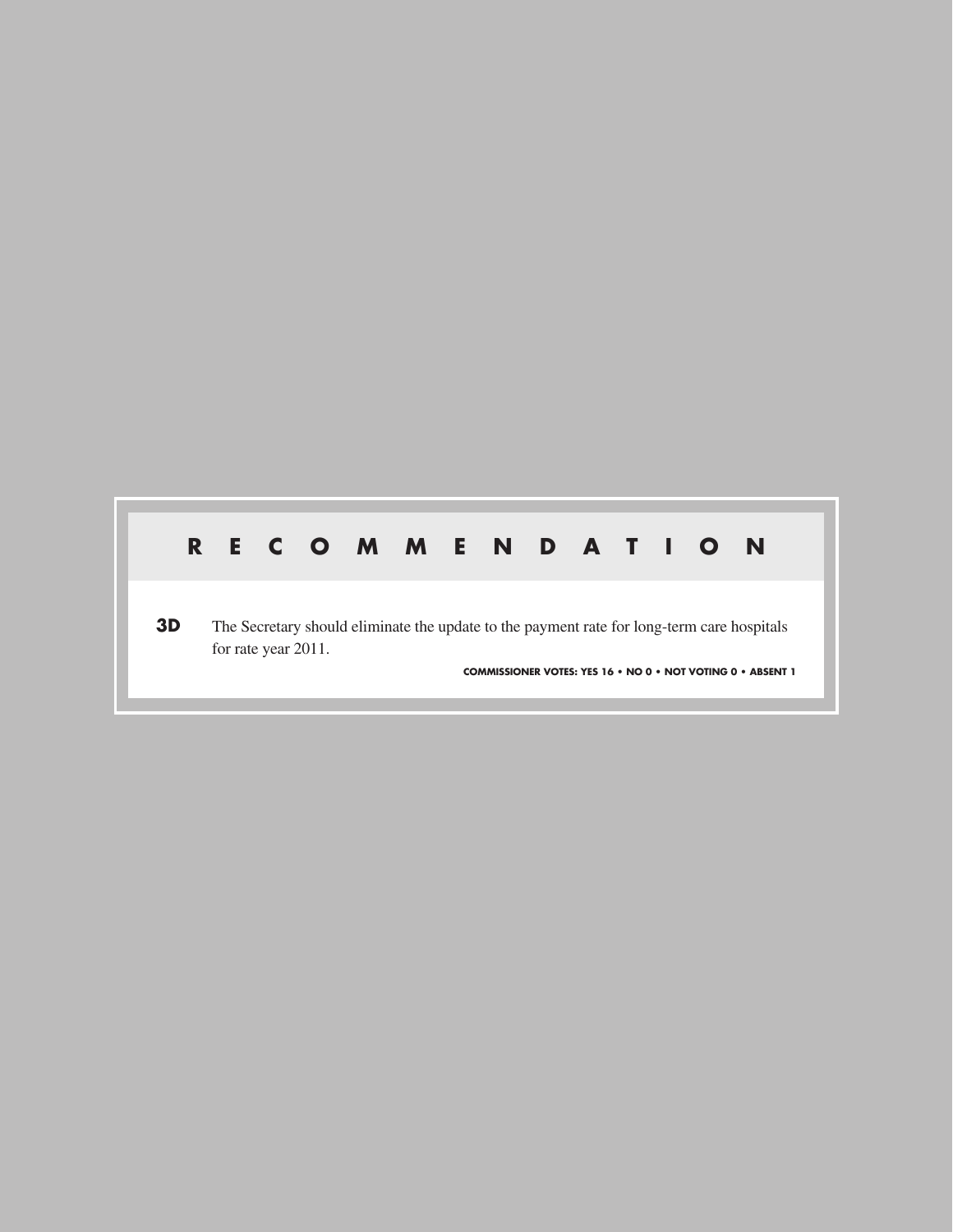

# **Long-term care hospital services**

### **Section summary**

Long-term care hospitals (LTCHs) furnish care to patients with clinically complex problems—such as multiple acute or chronic conditions—who need hospital-level care for relatively extended periods. To qualify as an LTCH for Medicare payment, a facility must meet Medicare's conditions of participation for acute care hospitals and have an average length of stay greater than 25 days for its Medicare patients. Medicare is the predominant payer for LTCH services, accounting for about two-thirds of LTCH discharges. In 2008, Medicare spent \$4.6 billion on care furnished in an estimated 386 LTCHs nationwide. About 115,000 beneficiaries had almost 131,000 LTCH stays.

#### **Assessment of payment adequacy**

Our payment adequacy indicators for LTCHs, discussed below, suggest that LTCHs are able to operate at the current level of payment. We therefore recommend that the Secretary eliminate the update to payment rates for LTCH services for rate year 2011. We make this recommendation to the Secretary rather than the Congress because the Secretary has the authority to determine updates to payment rates for LTCHs.

*Beneficiaries' access to care*—We have no direct measures of beneficiaries' access to LTCH services. Instead, we consider the capacity and supply of LTCH providers and changes over time in the volume of services furnished.

## **In this section**

- Are Medicare payments adequate in 2010?
- How should Medicare payments change in 2011?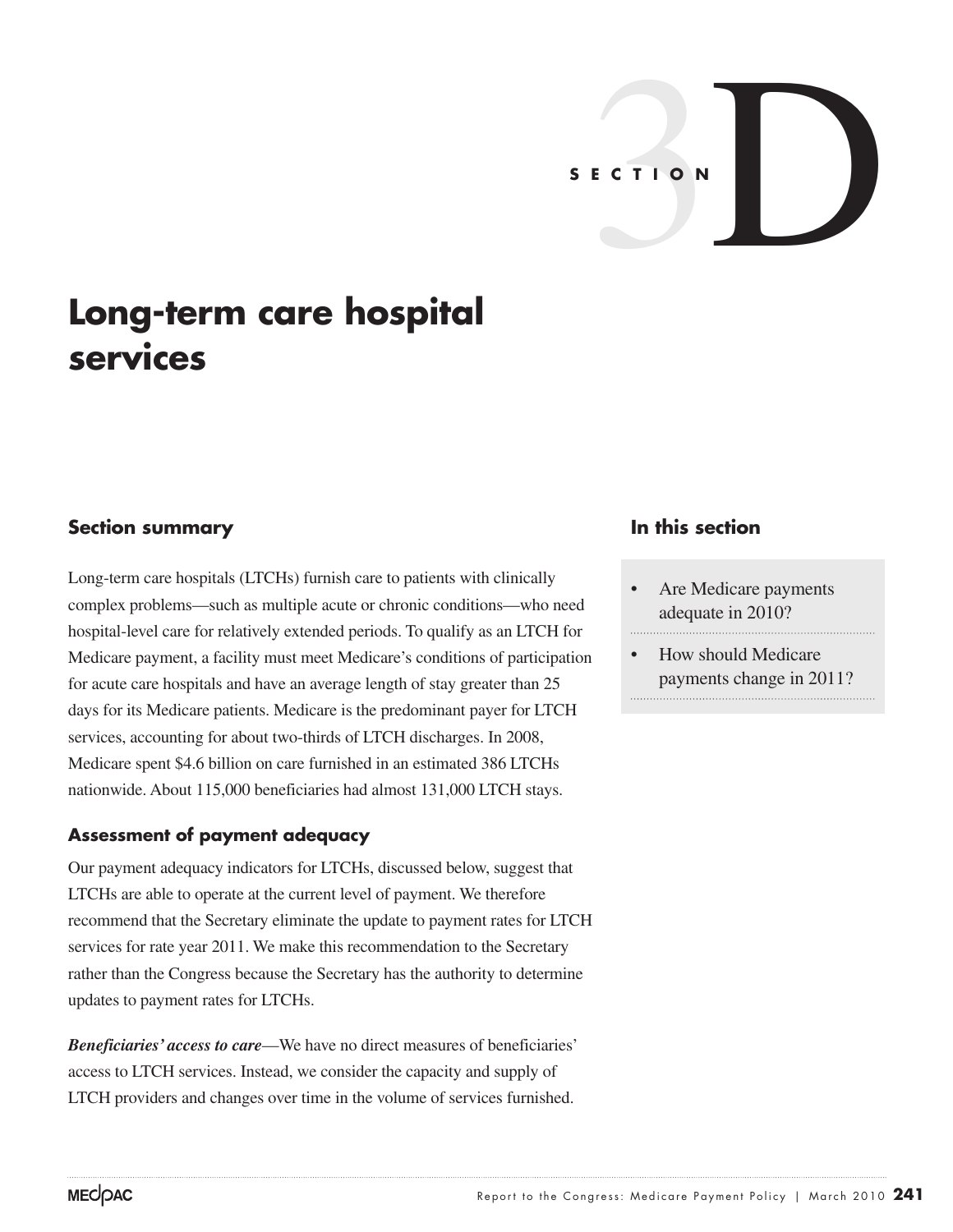- *Capacity and supply of providers*—The Medicare, Medicaid, and SCHIP Extension Act imposed a three-year limited moratorium on new LTCHs and new beds in existing LTCHs. While certain exemptions allowed some new LTCHs to open in 2008, the overall number of LTCHs filing cost reports declined about 1 percent. Counts of LTCHs are sensitive to the data used, however, and some data suggest an increase in LTCHs in 2008.
- *Volume of services*—Controlling for change in the number of fee-for-service (FFS) beneficiaries, we found that the number of LTCH cases rose 3.6 percent between 2007 and 2008, suggesting that access to care was maintained during that period.

*Quality of care*—Unlike most other health care facilities, LTCHs do not submit quality data to CMS. Existing measures of quality are not reliable for LTCHs, and new ones need to be developed. The Commission instead uses unadjusted aggregate trends in in-facility mortality, mortality within 30 days of discharge, and readmission to the acute care hospital. Across all diagnoses, rates of death and readmission have remained stable and readmission rates have been stable or declining for the most frequently occurring LTCH diagnoses. The Commission plans to explore the feasibility of developing meaningful quality measures for LTCHs and the data needed for measurement.

*Providers' access to capital*—Relatively little equity has been raised by LTCH chains in recent months, likely due, at least in part, to the moratorium on new LTCHs, which has reduced opportunities for expansion and therefore reduced the need for capital.

*Medicare payments and providers' costs*—Between 2007 and 2008, spending per FFS beneficiary climbed 4.7 percent. Even before controlling for FFS enrollment, Medicare spending for LTCH services increased 2.4 percent. Over the same period, costs per case grew 2.1 percent.

The 2008 Medicare margin for LTCHs was 3.4 percent. Due to recent congressional rollbacks of CMS regulations that were designed to reduce payments to LTCHs and to anticipated improvements in provider documentation and coding, we expect payments per discharge to increase in 2010 without corresponding growth in provider costs. As a result, we estimate LTCHs' aggregate Medicare margin will be 5.8 percent in 2010. ■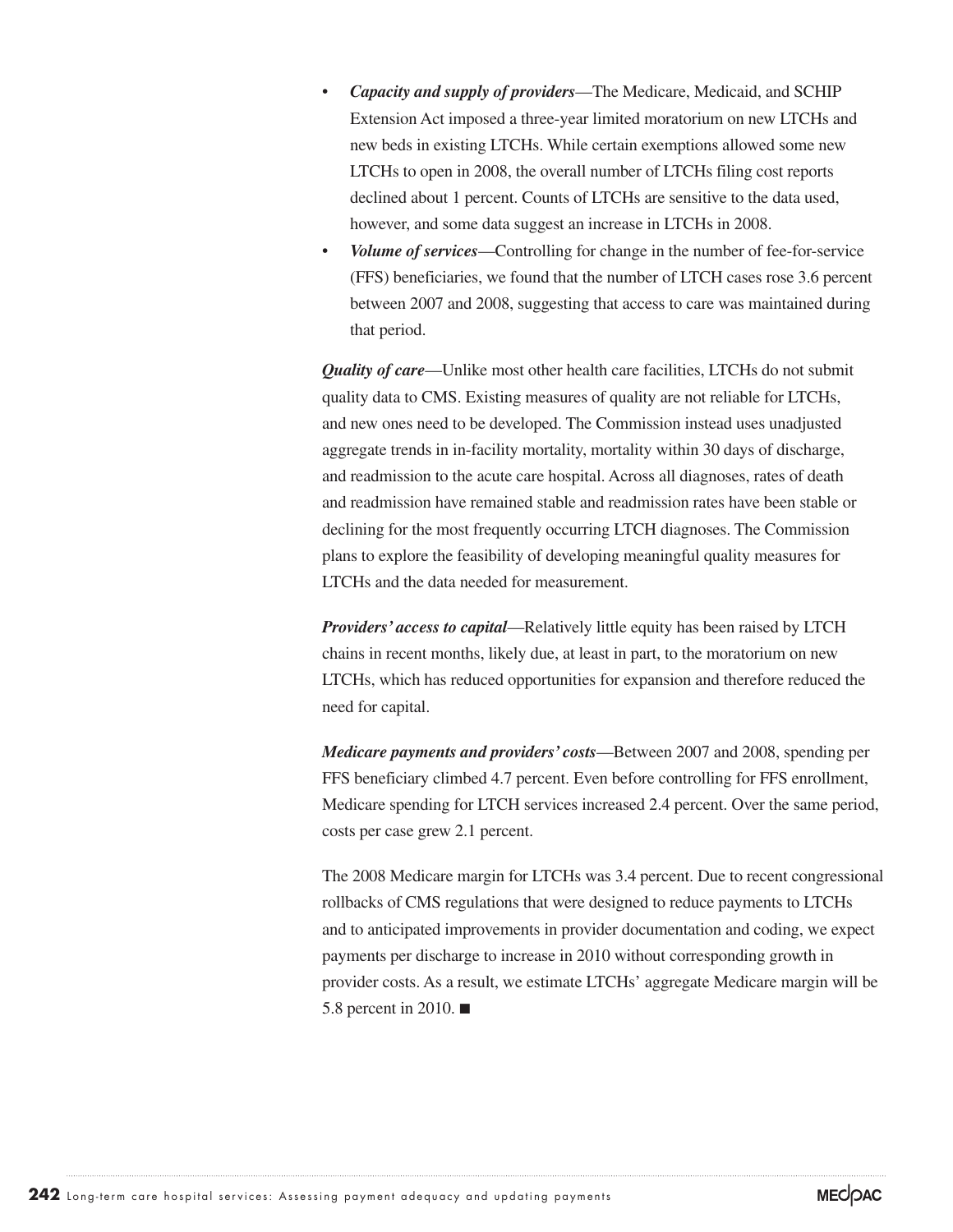## **Background**

Patients with clinically complex problems, such as multiple acute or chronic conditions, may need hospitallevel care for relatively extended periods. Some are treated in long-term care hospitals (LTCHs). These facilities can be either freestanding or colocated with other hospitals as hospitals within hospitals (HWHs) or satellites. To qualify as an LTCH for Medicare payment, a facility must meet Medicare's conditions of participation for acute care hospitals and have an average length of stay greater than 25 days for its Medicare patients. (By comparison, the average Medicare length of stay in acute care hospitals is about five days.) Because of the relatively long stays and the level of care provided, care in LTCHs is expensive. Medicare is the predominant payer for LTCH services, accounting for about two-thirds of LTCH discharges. In 2008, Medicare spent \$4.6 billion on LTCH care.

Since October 2002, Medicare has paid LTCHs prospective per discharge rates based primarily on the patient's diagnosis and the facility's wage index.<sup>1</sup> The prospective payment system (PPS) pays differently for patients who are high-cost outliers and for those whose lengths of stay are substantially shorter than the LTCH average. CMS reduced payment for very short stays in 2006 and again for a smaller group of the very shortest stays in 2007. The Medicare, Medicaid, and SCHIP Extension Act of 2007 (MMSEA) suspended the 2007 changes until December 29, 2010. (This policy is discussed in detail in the text box on payment for shortstay outliers (p. 253).)

LTCH payment rates are based on the Medicare severity long-term care diagnosis related group (MS–LTC–DRG) patient classification system, which groups patients based primarily on diagnoses and procedures. MS–LTC–DRGs are the same groups used in the acute inpatient PPS but have relative weights specific to LTCH patients, reflecting the average relative costliness of cases in the group compared with that for the average LTCH case.

LTCH discharges are concentrated in a relatively small number of diagnosis groups. In fiscal year 2008, the top 20 LTCH diagnoses made up 55 percent of all LTCH discharges (Table 3D-1, p. 245). The most frequently occurring diagnosis was MS–LTC–DRG 207, respiratory diagnosis with ventilator support for 96 or more hours. Eight of the top 20 diagnoses, representing 30 percent of LTCH patients, were respiratory conditions.

Some LTCHs—both freestanding and those located within acute care hospitals—may function as de facto units of acute care hospitals. Research by the Commission and others has found that patients who use LTCHs have shorter acute care hospital lengths of stay than similar patients who do not use these facilities, suggesting that LTCHs substitute for at least part of the acute care hospital stay. ${}^{2}$  The Commission has long been concerned about the nature of the services furnished by LTCHs and how patient outcomes compare with those of other, less costly, providers. As a result, the Commission favors using criteria to define the level of care typically furnished in LTCHs (as well as in step-down units of many acute care hospitals and some specialized skilled nursing and inpatient rehabilitation facilities) and to help ensure that beneficiaries receive appropriate, highquality care in the least costly setting consistent with their clinical conditions.

To discourage patient shifting between host hospitals and their HWHs and satellites, CMS established a new policy—the so-called 25 percent rule—in fiscal year 2005.3 The 25 percent rule uses payment adjustments to limit the percentage of Medicare patients who are admitted from an HWH's or satellite's host hospital and paid for at full LTCH payment rates.<sup>4</sup> Until criteria can be developed, the 25 percent rule may be a useful, if blunt, tool. But it is a flawed one. Under the 25 percent rule, an LTCH's decision on whether to admit a patient may be based not only on the patient's clinical condition but also on how close the facility is to exceeding its threshold. In addition, as the Commission has previously noted, setting thresholds for only certain types of LTCHs is inequitable, especially given that the distinction between HWHs or satellites and freestanding LTCHs may not be meaningful.<sup>5</sup> Some HWHs admit patients from a wide network of referring acute care hospitals, while some freestanding LTCHs admit patients primarily from just one acute care hospital.

Beginning in July 2007, CMS extended the 25 percent rule to apply to all LTCHs, thus limiting the percentage of patients who could be admitted to an LTCH from any one referring acute care hospital during a cost-reporting period without being subject to a payment adjustment. However, MMSEA prevented the Secretary from phasing in the application of the 25 percent rule to freestanding LTCHs (see text box on recent legislation affecting LTCHs, p. 244).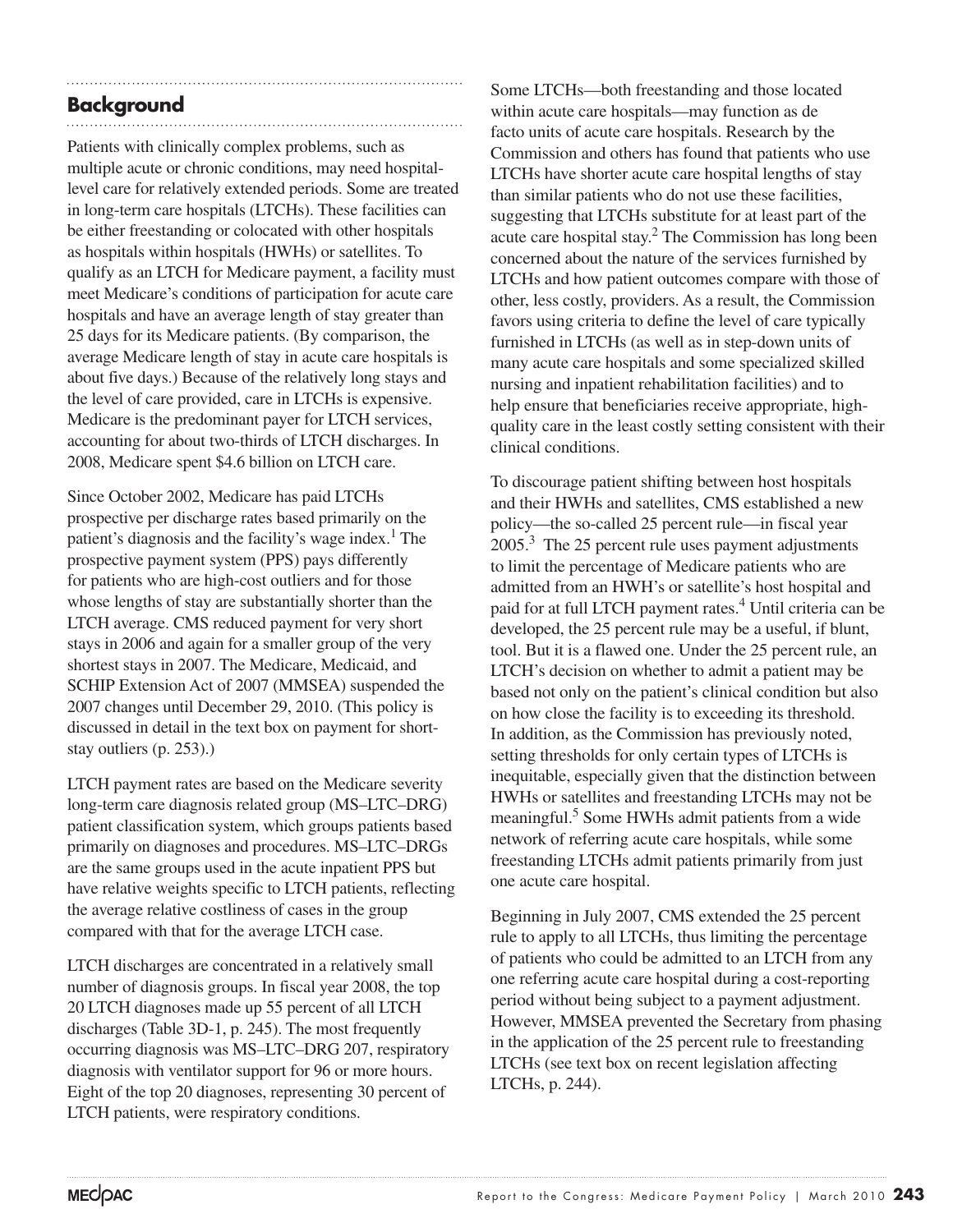## **Provisions of recent legislation for long-term care hospitals**

The Medicare, Medicaid, and SCHIP Extension<br>
Act of 2007 (MMSEA) included several<br>
provisions related to long-term care hospitals<br>
(TCH<sub>2</sub>) including changes to the 25 percent rule and Act of 2007 (MMSEA) included several (LTCHs), including changes to the 25 percent rule and changes to the short-stay outlier policy. The American Recovery and Reinvestment Act of 2009 (ARRA) revised some of MMSEA's provisions.

#### **The 25 percent rule**

The MMSEA rolled back the phased-in implementation of the 25 percent rule for hospitals within hospitals (HWHs) and satellites, limiting the proportion of Medicare patients who can be admitted from an HWH's or satellite's host hospital during a cost-reporting period to not more than 50 percent and holding it at this level for three years. (The applicable threshold for HWHs and satellites in rural and urban areas with a single or dominant acute care hospital is 75 percent.) ARRA revised the implementation dates for the rollback of the 25 percent rule to July 1, 2007, or October 1, 2007, depending on facilities' cost-reporting periods. The MMSEA prohibits the Secretary from applying the 25 percent rule to freestanding LTCHs until December 29, 2010.

#### **Short-stay outliers**

As discussed in the text box (p. 253), Medicare applies different payment rules for LTCH cases with the shortest lengths of stay (so-called "very short-stay outliers"). The MMSEA prohibits the Secretary from applying these rules until December 29, 2010.

#### **Moratorium on new LTCHs**

The MMSEA also imposes a three-year moratorium on new facilities and new beds in existing facilities, upon enactment of the Act. The ARRA modified the effective date to July 1, 2007, or October 1, 2007, depending on facilities' cost-reporting periods. Exemptions from the moratorium are allowed for: (1) LTCHs that began their qualifying period demonstrating an average Medicare length of stay greater than 25 days on or before December 29, 2007; (2) entities that had a binding written agreement with an unrelated party for the construction, renovation, lease, or demolition of an LTCH, with at least 10 percent of the estimated cost of the project already expended by or before December 29, 2007; (3) entities that had obtained a state certificate of need on or before December 29, 2007; and (4) existing LTCHs that had obtained a certificate of need for an increase in beds issued on or after April 1, 2005, and before December 29, 2007.

#### **CMS report to the Congress on LTCH facility and patient criteria**

The MMSEA requires the Secretary to conduct a study on the use of LTCH facility and patient criteria to determine medical necessity and appropriateness of admission to and continued stay at LTCHs, considering both the Secretary's ongoing work on the subject and Commission recommendations (Medicare Payment Advisory Commission 2004). As this report goes to press, CMS's report was pending. ■

## **Are Medicare payments adequate in 2010?**

To address whether payments for the current year (2010) are adequate to cover the costs providers incur and how much providers' costs should change in the coming year (2011), we examine several indicators of payment adequacy. Specifically, we assess beneficiaries'

access to care by examining the capacity and supply of LTCH providers and changes over time in the volume of services furnished, quality of care, providers' access to capital, and the relationship between Medicare payments and providers' costs. Overall, the Medicare payment adequacy indicators signal that LTCHs are able to operate at the current level of payment without an update for 2011.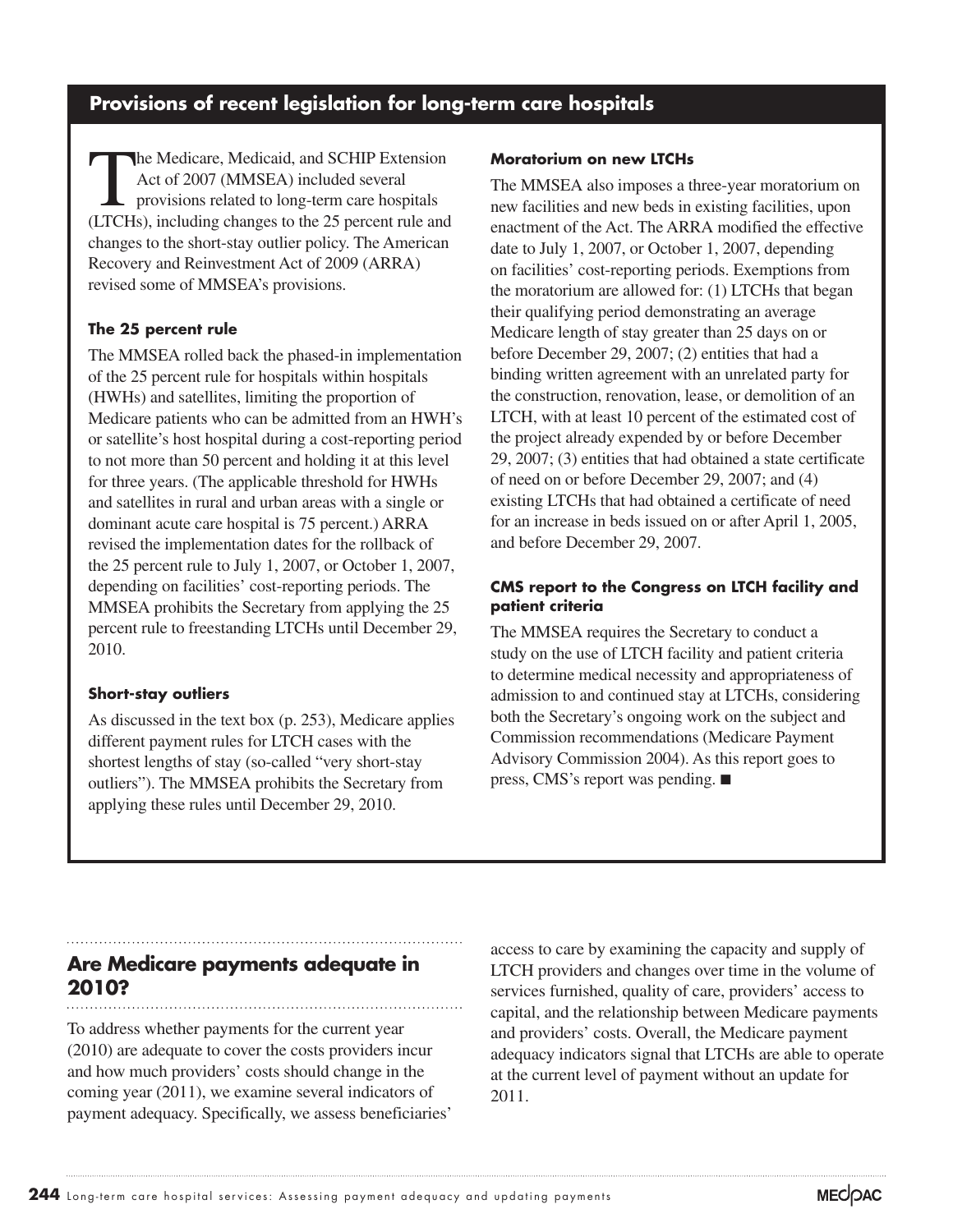#### **3D –1 The top 20 MS–LTC–DRGs made up more than half of LTCH discharges in 2008**

| <b>MS-LTC-DRG</b> | <b>Description</b>                                                        | <b>Discharges</b> | <b>Percent</b> |
|-------------------|---------------------------------------------------------------------------|-------------------|----------------|
| 207               | Respiratory system diagnosis with ventilator support 96+ hours            | 14,986            | 11.5%          |
| 189               | Pulmonary edema and respiratory failure                                   | 8,745             | 6.7            |
| 871               | Septicemia or severe sepsis without ventilator support 96+ hours with MCC | 6,482             | 5.0            |
| 177               | Respiratory infections and inflammations with MCC                         | 4,340             | 3.3            |
| 592               | Skin ulcers with MCC                                                      | 4,004             | 3.1            |
| 949               | Aftercare with CC/MCC                                                     | 3,752             | 2.9            |
| 193               | Simple pneumonia and pleurisy with MCC                                    | 2,696             | 2.1            |
| 593               | Skin ulcers with CC                                                       | 2,590             | 2.0            |
| 190               | Chronic obstructive pulmonary disease with MCC                            | 2,558             | 2.0            |
| 208               | Respiratory system diagnosis with ventilator support <96 hours            | 2,486             | 1.9            |
| 945               | Rehabilitation with CC/MCC                                                | 2,275             | 1.7            |
| 178               | Respiratory infections & inflammations with CC                            | 1,964             | 1.5            |
| 559               | Aftercare, musculoskeletal system & connective tissue with MCC            | 1,944             | 1.5            |
| 573               | Skin graft and/or debridement for skin ulcer or cellulitis with MCC       | 1,912             | 1.5            |
| 539               | Osteomyelitis with MCC                                                    | 1,903             | 1.5            |
| 682               | Renal failure with MCC                                                    | 1,738             | 1.3            |
| 166               | Other respiratory system OR procedures with MCC                           | 1,693             | 1.3            |
| 291               | Heart failure & shock with MCC                                            | 1,688             | 1.3            |
| 862               | Postoperative & post-traumatic infections with MCC                        | 1,672             | 1.3            |
| 919               | Complications of treatment with MCC                                       | 1,659             | 1.3            |
|                   | Top 20 MS-LTC-DRGs                                                        | 71,087            | 54.3           |
|                   | Total                                                                     | 130,869           | 100.0          |

Note: MS-LTC-DRG (Medicare severity long-term care diagnosis related group), LTCH (long-term care hospital), MCC (major complication or comorbidity), CC (complication or comorbidity), OR (operating room). MS–LTC–DRGs are the case-mix system for these facilities. Columns may not sum due to rounding.

Source: MedPAC analysis of MedPAR data from CMS.

#### **Beneficiaries' access to care: Difficult to assess but minimal change in capacity and rise in volume of services indicate favorable access**

We have no direct measures of beneficiaries' access to LTCH services. Instead, we consider the capacity and supply of LTCH providers and changes over time in the volume of services they furnish.

#### **Capacity and supply of providers: Difficult to assess**

As described in the text box, the MMSEA imposed a three-year limited moratorium on new LTCHs and new beds in existing LTCHs. We examined Medicare cost report data to assess the number of LTCHs and found that, though exemptions allowed some new LTCHs to open

in fiscal year 2008, overall the number of LTCHs filing Medicare cost reports declined by a net of three facilities or about 1 percent (Table 3D-2, p. 246).

Use of Medicare's Provider of Service (POS) data, however, depicts a more favorable picture of LTCH capacity and supply. These data show that exemptions from the moratorium allowed 20 new LTCHs to open in fiscal year 2008, while 8 facilities closed, for a net gain of about 3 percent. Examination of POS data for fiscal year 2009 shows that an additional 19 new LTCHs opened last year, while 4 closed.

There are a number of reasons why the two data sources differ. Some Medicare-certified LTCHs may not yet have filed a cost report for 2008 when we undertook our analysis. LTCHs with very low Medicare patient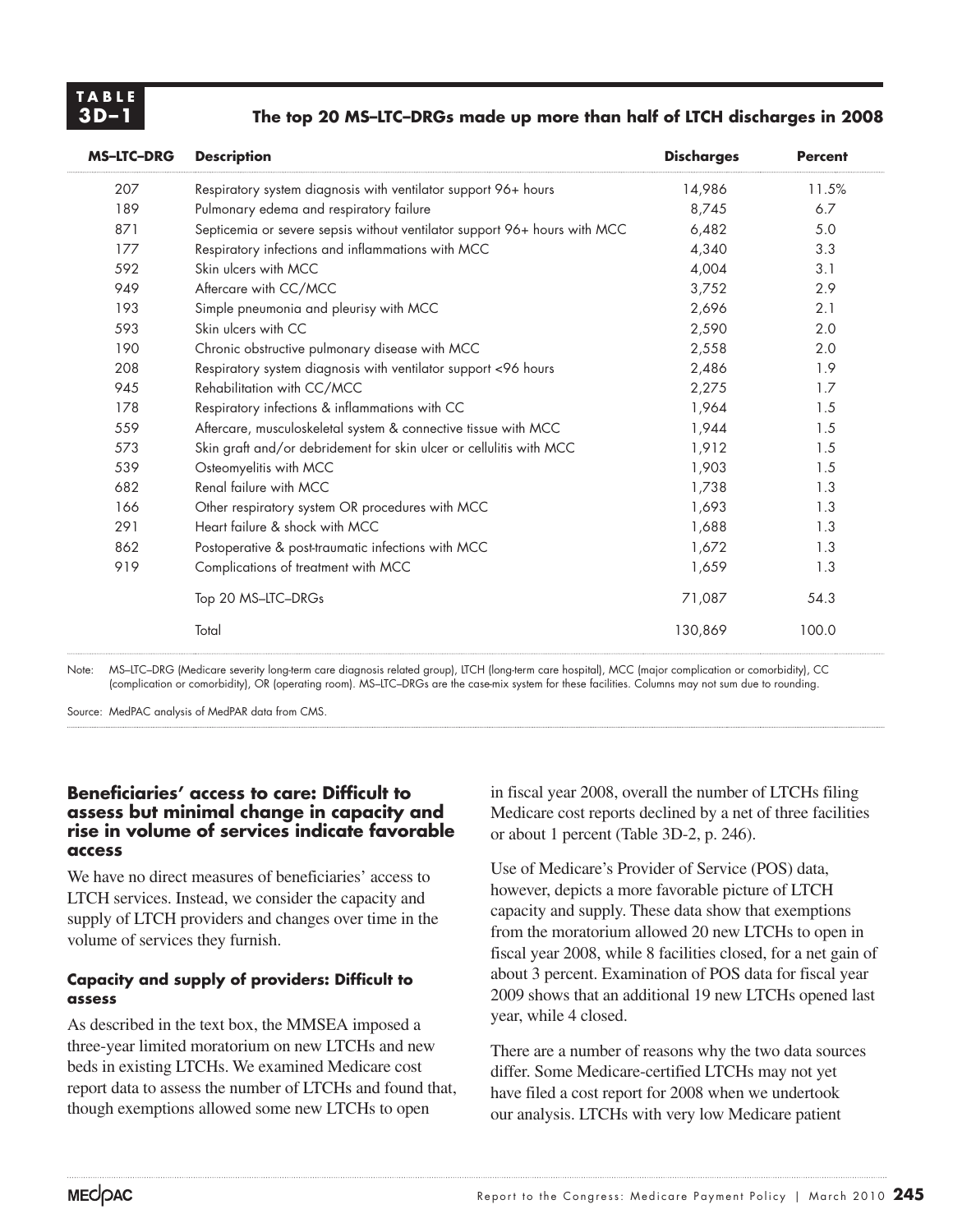#### **3D –2 Number of LTCHs by type, 2003–2008**

**Average annual change**

|                          | 2003   | 2004   | 2005   | 2006   | 2007   | 2008   | under annual change |                  |                  |  |
|--------------------------|--------|--------|--------|--------|--------|--------|---------------------|------------------|------------------|--|
| <b>Type of LTCH</b>      |        |        |        |        |        |        | $2003 -$<br>2005    | $2005 -$<br>2007 | $2007 -$<br>2008 |  |
| All                      | 284    | 322    | 373    | 379    | 389    | 386    | 14.6%               | 2.1%             | $-0.8%$          |  |
| Urban                    | 272    | 307    | 350    | 355    | 363    | 357    | 13.4                | 1.8              | $-1.7$           |  |
| Rural                    | 12     | 15     | 23     | 24     | 24     | 23     | 38.4                | 2.2              | $-4.2$           |  |
| Freestanding             | 192    | 207    | 233    | 236    | 238    | 239    | 10.2                | 1.1              | 0.4              |  |
| Hospital within hospital | 92     | 115    | 140    | 143    | 151    | 147    | 23.4                | 3.9              | $-2.6$           |  |
| Nonprofit                | 64     | 74     | 87     | 86     | 85     | 84     | 16.6                | $-1.2$           | $-1.2$           |  |
| For profit               | 200    | 227    | 262    | 269    | 280    | 281    | 14.5                | 3.4              | 0.4              |  |
| Government               | 20     | 21     | 24     | 24     | 24     | 21     | 9.5                 | 0.0              | $-12.5$          |  |
| Total certified beds     | 21,834 | 23,103 | 26,534 | 26,413 | 26,880 | 26,578 | 10.2                | 0.6              | $-1.1$           |  |

Note: LTCH (long-term care hospital). Numbers may not sum to total due to missing data.

Source: MedPAC analysis of Medicare cost report data from CMS.

volume may be exempt from filing cost reports. In both cases, the LTCHs would not be included in the cost report data we analyzed but would be present in the POS data. At the same time, POS data may overstate the total number of LTCHs because facilities that close may not be immediately removed from the file. The cost report data, therefore, provide a more conservative estimate of capacity and supply. Further, Commission analysis revealed inaccuracies in ownership status in the POS data, so we opted to rely on cost report data to determine the distribution of facilities across the ownership and location categories shown in Table 3D-2.<sup>6</sup>

LTCHs are not distributed evenly across the nation. Some areas have many LTCHs; others have none (Figure 3D-1). In 2008, Massachusetts led the nation with the highest number of LTCH beds per 10,000 beneficiaries (30), followed by Rhode Island (29) and Louisiana (28). By contrast, Oregon, Iowa, and Washington have about 1 LTCH bed per 10,000 beneficiaries, while Hawaii has 0.5 LTCH bed per 10,000 beneficiaries, and 4 states have no LTCH beds at all.<sup>7</sup> Many LTCHs that have entered the Medicare program since implementation of the LTCH PPS have located in markets where LTCHs already existed instead of opening in new markets. This trend is somewhat surprising because these facilities are supposed to be

serving unusually sick patients, and one would expect such patients to be relatively rare. The uneven distribution of LTCHs indicates that medically complex patients can be treated appropriately in other settings, making it difficult to assess the need for LTCH care and therefore the adequacy of supply.

#### **Volume of services: Use of LTCHs by FFS beneficiaries continues to rise**

Beneficiaries' use of services suggests that access has not been a problem. Controlling for the change in the number of fee-for-service (FFS) beneficiaries, we found that the number of LTCH cases rose 3.6 percent between 2007 and 2008, suggesting that access to care was maintained during this period (Table 3D-3, p. 248). A precise assessment of volume changes, however, is difficult because there are no criteria defining LTCH patients. Therefore, counting numbers of patients in LTCHs may not capture the extent of access beneficiaries have to that level of care; that is, not all patients treated in LTCHs may require that level of care, just as patients who do need that level of care often receive it in acute care hospitals. Demographic characteristics of Medicare beneficiaries admitted to LTCHs in 2008 are shown in Table 3D-4, p. 249.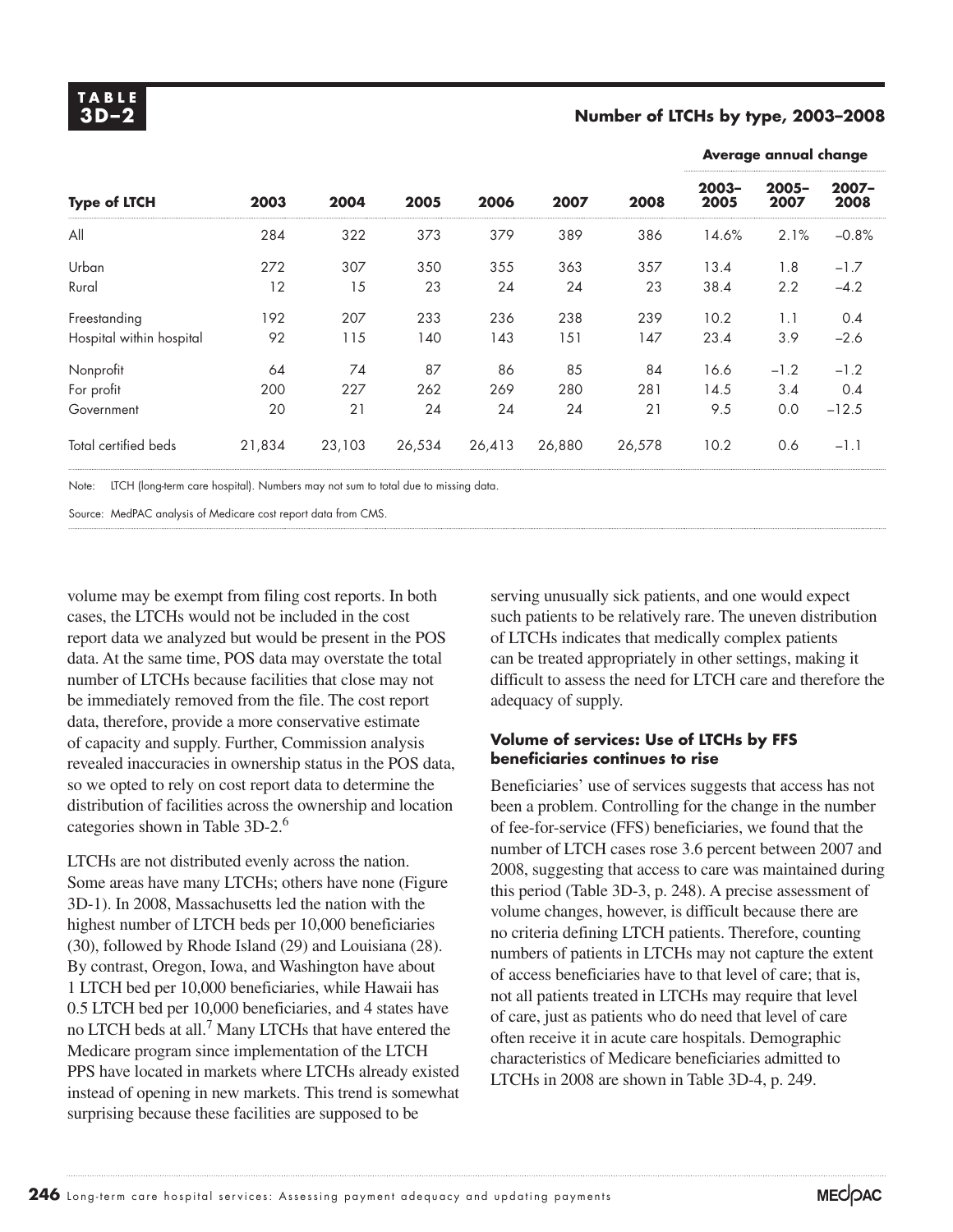

**Long-term care hospitals are not distributed evenly across the nation New long-term care hospitals often enter areas with existing ones FIGURE**



Source: MedPAC analysis of 2008 Provider of Service file and Medicare cost report data from CMS.

#### **Quality of care: Meaningful measures not**  currently available while gross indicators **show stability**

Unlike most other health care facilities, LTCHs do not submit quality data to CMS. In the past, the Commission has used selected Agency for Healthcare Research and Quality (AHRQ) patient safety indicators (PSIs) to measure adverse events across all LTCHs using claims data. The Commission has always been cautious in interpreting the results of PSI measurements in LTCHs because the indicators were developed specifically for use in acute care hospitals. Further, the PSI rates can

be affected by changes in coding practices unrelated to quality issues (Agency for Healthcare Research and Quality 2007). This year, in light of additional information about the validity of certain PSIs, the Commission has opted not to rely on them as indicators of quality of care in LTCHs. AHRQ recently completed an evaluation of its PSIs and made recommendations about their use in public reporting and pay-for-performance initiatives (Agency for Healthcare Research and Quality 2009). Many PSIs remain reliable indicators of potential quality problems, but two of the four PSIs historically used by the Commission to monitor trends in LTCH quality (decubitus ulcers and postoperative pulmonary embolism and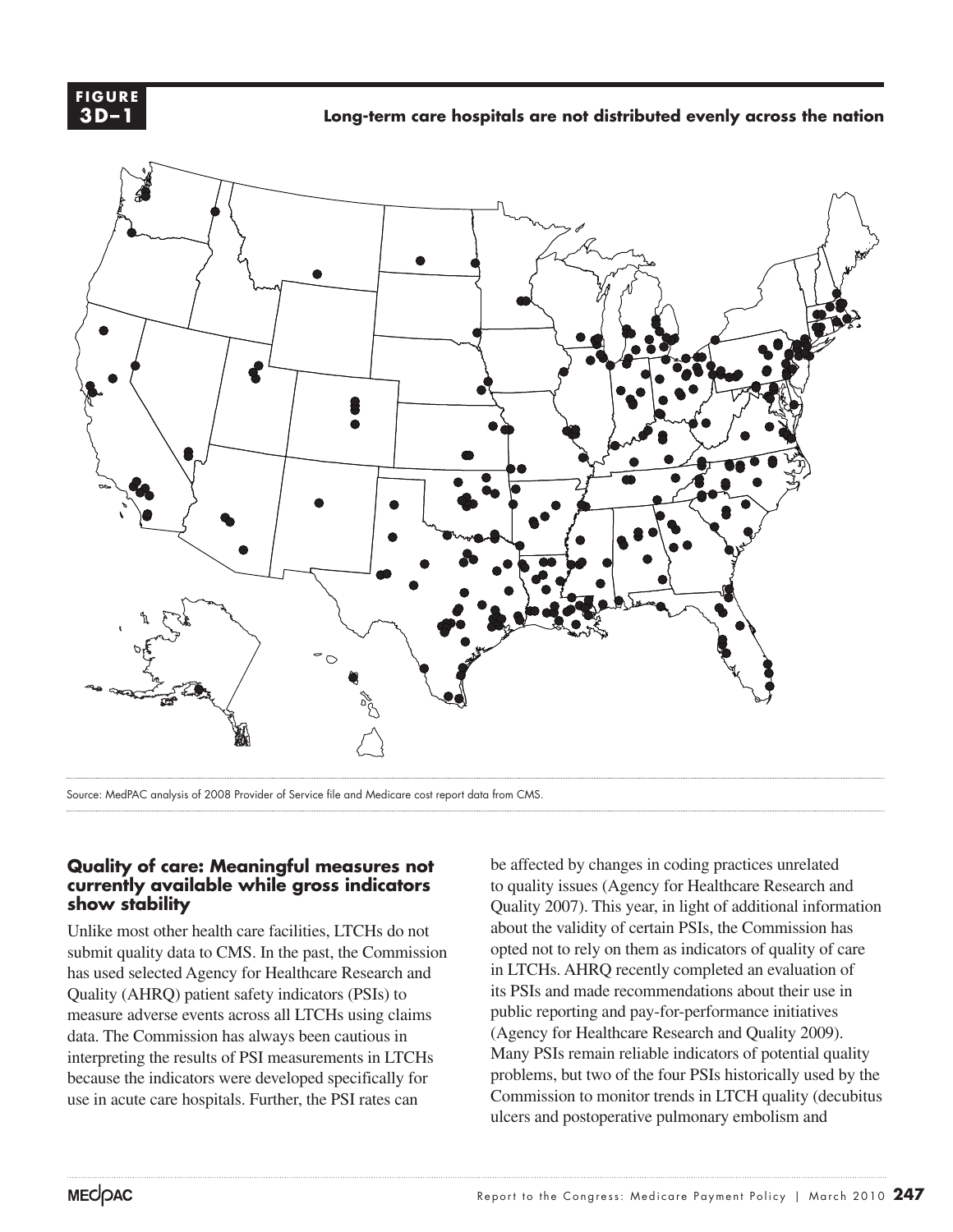#### **3D –3 Medicare LTCH spending per FFS beneficiary continues to rise**

| 2003     | 2004     | 2005     | 2006     | 2007     | 2008     | <b>Average</b><br>annual change |                  |                  |
|----------|----------|----------|----------|----------|----------|---------------------------------|------------------|------------------|
|          |          |          |          |          |          | $2003 -$<br>2005                | $2005 -$<br>2007 | $2007 -$<br>2008 |
| 110,396  | 121.955  | 134,003  | 130,164  | 129,202  | 130,869  | 10.2%                           | $-1.8%$          | 1.3%             |
| 30.8     | 33.4     | 36.4     | 36.0     | 36.4     | 37.7     | 8.8                             | 0.0              | 3.6              |
| \$2.7    | \$3.7    | \$4.5    | \$4.5    | \$4.5    | \$4.6    | 29.1                            | 0.0              | 2.4              |
| \$75.2   | \$101.3  | \$122.2  | \$124.3  | \$126.7  | \$132.6  | 27.5                            | 1.8              | 4.7              |
| \$24,758 | \$30,059 | \$33,658 | \$34,859 | \$34,769 | \$35,200 | 16.6                            | 1.6              | 1.2              |
| 28.8     | 28.5     | 28.2     | 27.9     | 26.9     | 26.7     | $-1.0$                          | $-2.3$           | $-0.7$           |
|          |          |          |          |          |          |                                 |                  |                  |

Note: LTCH (long-term care hospital), FFS (fee-for-service).

Source: MedPAC analysis of MedPAR data from CMS.

deep vein thrombosis) were frequently found to capture conditions that are present on admission, thus potentially contaminating the results of measurements covering the entire LTCH stay. AHRQ did not evaluate the other two PSIs used by the Commission (postoperative sepsis and infection due to medical care) because the implementation of new coding guidelines and new codes required major respecifications of the indicators.<sup>8</sup>

Currently, the Commission uses trends in in-facility mortality, mortality within 30 days of discharge, and readmission to acute care as unadjusted aggregated indicators of quality. We focus on examining trends, rather than levels, because levels can reflect both planned readmissions and unplanned incidents as well as coding practices. We consider these indicators for the top 15 LTCH diagnoses, which in 2008 accounted for 48 percent of all LTCH cases. We found that readmission rates have been stable or declining for most of these diagnoses. Trends in rates of death in LTCHs and death within 30 days of discharge from an LTCH are more difficult to interpret for individual diagnoses, but across all diagnoses these rates have remained stable.

Concerned about the lack of reliable quality measures for LTCHs, the Commission is planning to explore development of these measures with expert panels to help identify meaningful measures and the data needed for

measurement. We also plan to assess the feasibility of riskadjusted quality measurement at the provider level.

#### **Providers' access to capital: Improving but still limited**

 Access to capital allows LTCHs to maintain and modernize their facilities. If LTCHs were unable to access capital, it might in part reflect problems with the adequacy of Medicare payments, since Medicare provides about 70 percent of LTCH revenues. In our March 2009 report, we noted that the economy wide credit crisis meant that LTCHs' difficulty accessing capital at that time told us little about Medicare payment adequacy. One year later, credit markets are operating in a more normal manner. But the three-year moratorium on new beds and facilities imposed by the MMSEA has reduced (but not eliminated) opportunities for expansion and need for capital. Overall it appears that relatively little equity has been raised by LTCH chains in recent months, with two notable exceptions.

In September 2009, Select Medical Corp., one of the two largest LTCH chains, raised \$279.1 million in an initial public stock offering. In addition, publicly owned RehabCare Group announced in November 2009 that it had completed its merger with private-equity-funded Triumph. The merger makes RehabCare Group the third largest LTCH provider, behind Select and Kindred.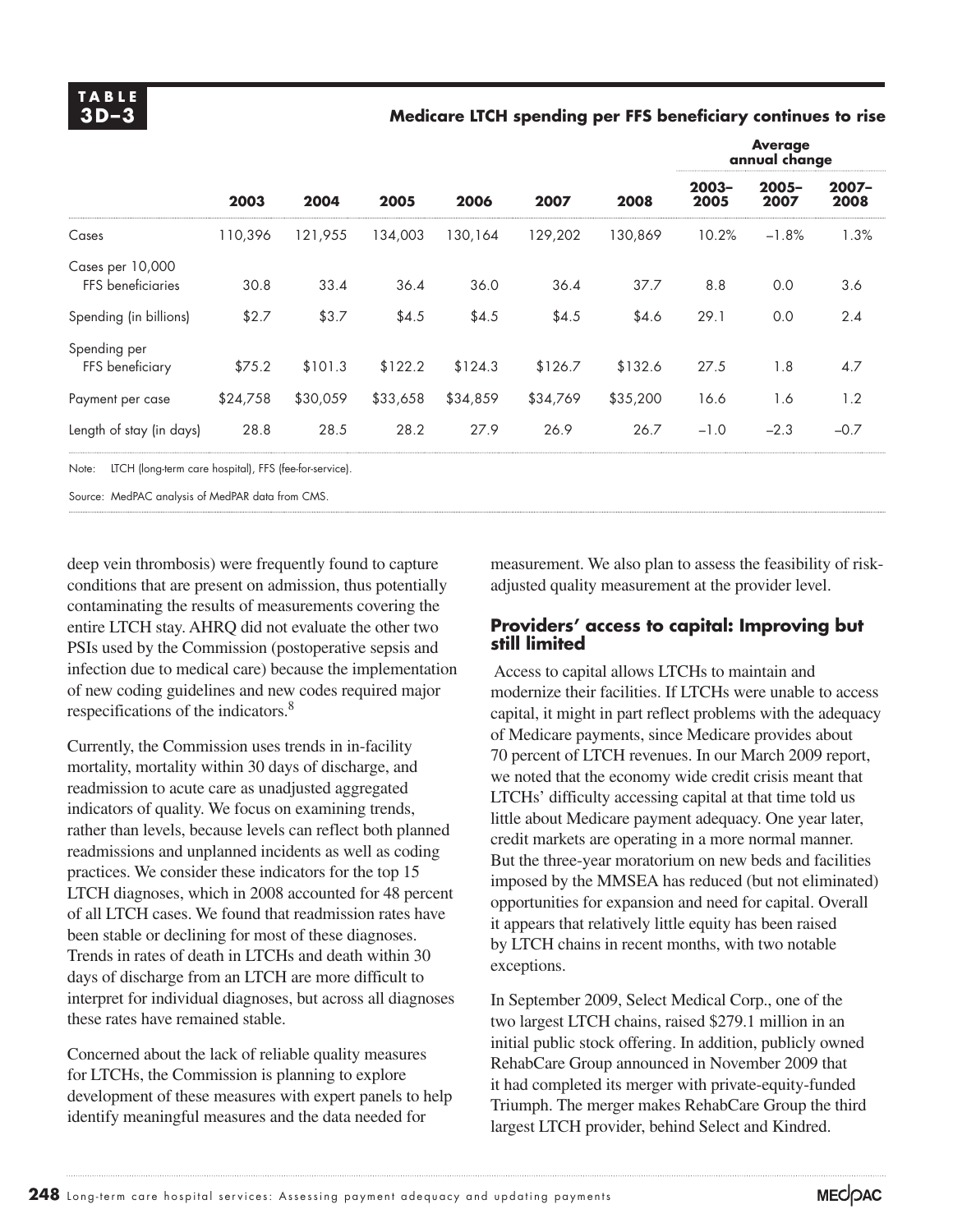#### **3D –4 Characteristics of Medicare beneficiaries using LTCHs, 2008**

| <b>Characteristic</b>          | <b>Percent of</b><br>beneficiaries |
|--------------------------------|------------------------------------|
| Sex                            |                                    |
| Female                         | 52%                                |
| Male                           | 48                                 |
| Race                           |                                    |
| White, non-Hispanic            | 74                                 |
| African American, non-Hispanic | 19                                 |
| <b>Hispanic</b>                | 4                                  |
| Other                          | 3                                  |
| Age                            |                                    |
| <65                            | 22                                 |
| $65 - 74$                      | 30                                 |
| $75 - 84$                      | 31                                 |
| $85+$                          | 18                                 |

Note: LTCH (long-term care hospital). Columns may not sum due to rounding.

Source: MedPAC analysis of MedPAR data from CMS

### **Medicare payments and providers' costs**

In the first three years of the LTCH PPS, Medicare spending for LTCH services grew rapidly, climbing an average of 29 percent per year (Table 3D-3). Between 2005 and 2007, however, payments held steady at \$4.5 billion due to changes in payment policies and growth in the number of beneficiaries enrolling in Medicare Advantage plans, whose LTCH use is not included in these totals. Between 2007 and 2008, spending began to tick upward, rising 2.4 percent. Medicare spending per FFS beneficiary rose almost twice as much, climbing 4.7 percent. CMS estimates that total Medicare spending for LTCH services will be \$4.8 billion in 2010 and will reach \$5.2 billion in 2013 (Bean 2009).

Payment per case increased rapidly after the PPS was implemented, climbing 16.6 percent between 2003 and 2005. Cost per case also increased rapidly during this period, albeit at a slower pace (Figure 3D-2). More recently, growth in both payment per case and cost per case has slowed. LTCHs appear to be responsive to changes in payments, adjusting their costs per case when payments per case change. Although payments were significantly higher than costs, the rise in cost per case from 2000 to 2006 roughly paralleled growth in payments per case. The gap between payment and cost growth narrowed in 2007 but held steady between 2007 and 2008.

Much of the growth in payments since the PPS was implemented has been due to an increase in the reported patient case-mix index, which, in principle measures the expected costliness of a facility's patients. Between fiscal years 2003 and 2004, the reported case-mix index increased an estimated 6.75 percent. Estimated increases in 2005, 2006, and 2007 were 3.5 percent, 1.9 percent, and 3.1 percent, respectively (Centers for Medicare & Medicaid Services 2006, Centers for Medicare & Medicaid Services 2007, Centers for Medicare & Medicaid Services 2008, Centers for Medicare & Medicaid Services 2009). But not all the growth in reported case mix was due to changes in the intensity and complexity of patients admitted to LTCHs. Some of the reported case-mix growth was due to improvements in documentation and coding that were unrelated to changes in complexity and intensity. Experience suggests that the introduction of new case-mix

# **F I G U R E FIGURE** 1GUR<br>3**d-2**0

#### **3D –2 The gap between LTCH payments risen faster than costs since the PPS and costs held steady in 2008 LTCHs' payments per case have**



Note: LTCH (long-term care hospital), TEFRA (Tax Equity and Fiscal Responsibility Act of 1982), PPS (prospective payment system). Data are from consistent two-year cohorts of LTCHs.

Source: MedPAC analysis of Medicare cost report data from CMS.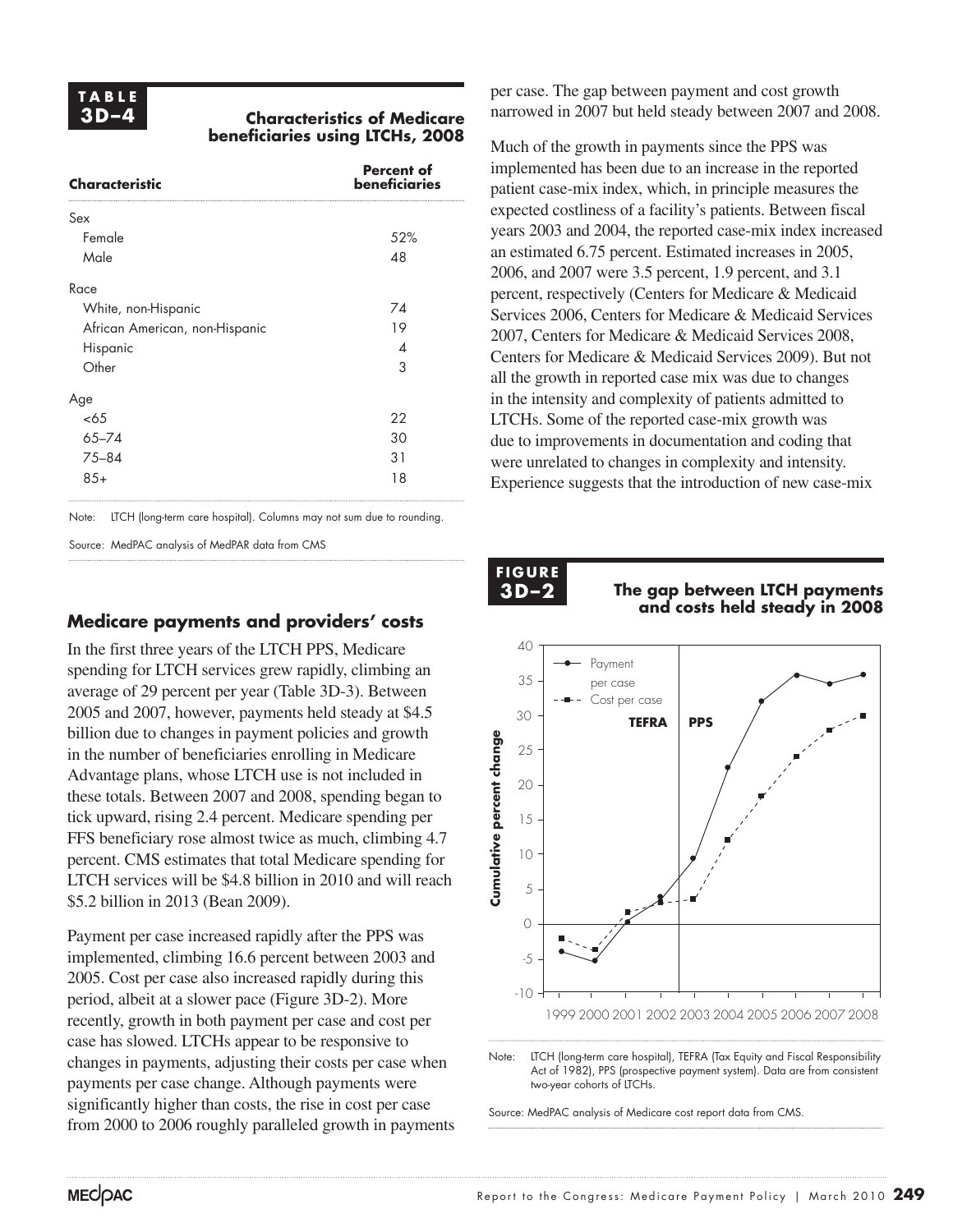# **T A B L E**

#### **3D –5 Medicare margins, by type of LTCH**

| <b>Type of LTCH</b>      | <b>Share of</b><br>discharges | 2001    | 2002    | 2003   | 2004   | 2005  | 2006   | 2007   | 2008    |
|--------------------------|-------------------------------|---------|---------|--------|--------|-------|--------|--------|---------|
| All                      | 100%                          | $-1.6%$ | $-0.1%$ | 5.2%   | 9.0%   | 11.9% | 9.8%   | 4.8%   | 3.4%    |
| Urban                    | 94                            | $-1.6$  | $-0.1$  | 5.2    | 9.2    | 11.9  | 10.0   | 4.9    | 3.6     |
| Rural                    | 4                             | $-2.7$  | $-0.5$  | 5.2    | 2.6    | 10.0  | 4.9    | $-0.5$ | $-2.3$  |
| Freestanding             | 71                            | $-1.3$  | 0.1     | 5.4    | 8.1    | 11.2  | 9.0    | 5.2    | 3.7     |
| Hospital within hospital | 29                            | $-2.1$  | $-0.5$  | 5.0    | 9.9    | 12.5  | 10.5   | 4.3    | 3.1     |
| Nonprofit                | 17                            | $-1.8$  | 0.1     | 2.0    | 6.7    | 9.0   | 6.5    | 1.8    | $-2.0$  |
| For profit               | 81                            | $-1.4$  | $-0.1$  | 6.3    | 10.0   | 13.0  | 11.0   | 5.7    | 4.9     |
| Government*              | 2                             | $-4.9$  | $-2.6$  | $-1.1$ | $-0.7$ | 0.3   | $-1.1$ | $-4.4$ | $-10.1$ |

Note: LTCH (long-term care hospital). Columns may not sum to 100 percent due to rounding or missing data.

\*Government-owned providers operate in a different context from other providers, so their margins are not necessarily comparable.

Source: MedPAC analysis of Medicare cost report data from CMS.

classification systems and subsequent refinements to those systems usually lead to more complete documentation and coding of the diagnoses, procedures, services, comorbidities, and complications that are associated with payment (Centers for Medicare & Medicaid Services 2009, Medicare Payment Advisory Commission 2007, RAND Corporation 1990). Those changes can raise the average case-mix index under the new or refined classification system, even though patients are no more resource intensive than they were previously. Changes to a classification system can therefore lead to unwarranted increases in payments to providers.

Increases in the case-mix index due to documentation and coding improvements can be expected to plateau over time, as LTCHs become familiar with the classification system. Facilities' experience with the system may have helped to dampen annual growth in payments per case. However, with the introduction in October 2007 of the MS–LTC–DRGs, Medicare's refined case-mix classification system, we expected that improvements in LTCHs' documentation and coding of diagnoses and procedures would lead to increases in reported case mix (Medicare Payment Advisory Commission 2007, Medicare Payment Advisory Commission 2009). CMS estimates that the case-mix increase attributable to documentation and coding improvements between 2007 and 2008 was 1.3 percent (Centers for Medicare & Medicaid Services 2009). After the LTCH PPS was implemented in 2003, margins rose rapidly for all LTCH provider types, climbing from –0.1 percent in 2002 to 11.9 percent in 2005 (Table 3D-5). At that point, Medicare margins began to decline, as growth in payments per case leveled off. The Medicare margin in 2008 for LTCHs was 3.4 percent.

Financial performance in 2008 varied across LTCHs. The aggregate Medicare margin for for-profit LTCHs (which account for 81 percent of all Medicare discharges from LTCHs) was 4.9 percent, compared with –2.0 percent for nonprofit facilities (which account for 17 percent of all Medicare LTCH discharges). Rural LTCHs' aggregate margin was –2.3 percent, compared with 3.6 percent for their urban counterparts. Rural providers account for about 6 percent of all LTCHs. They tend to be smaller than urban LTCHs, caring for a lower volume of patients on average, which may result in poorer economies of scale.

A quarter of all LTCHs had margins in excess of 11.8 percent, while another quarter had margins below –8.2 percent. As with skilled nursing facilities and home health agencies, lower unit costs—rather than higher payments drove the differences in financial performance between LTCHs with the lowest and highest Medicare margins (those in the bottom and top 25th percentiles of Medicare margins). Low-margin LTCHs had standardized costs per discharge that were almost 50 percent higher than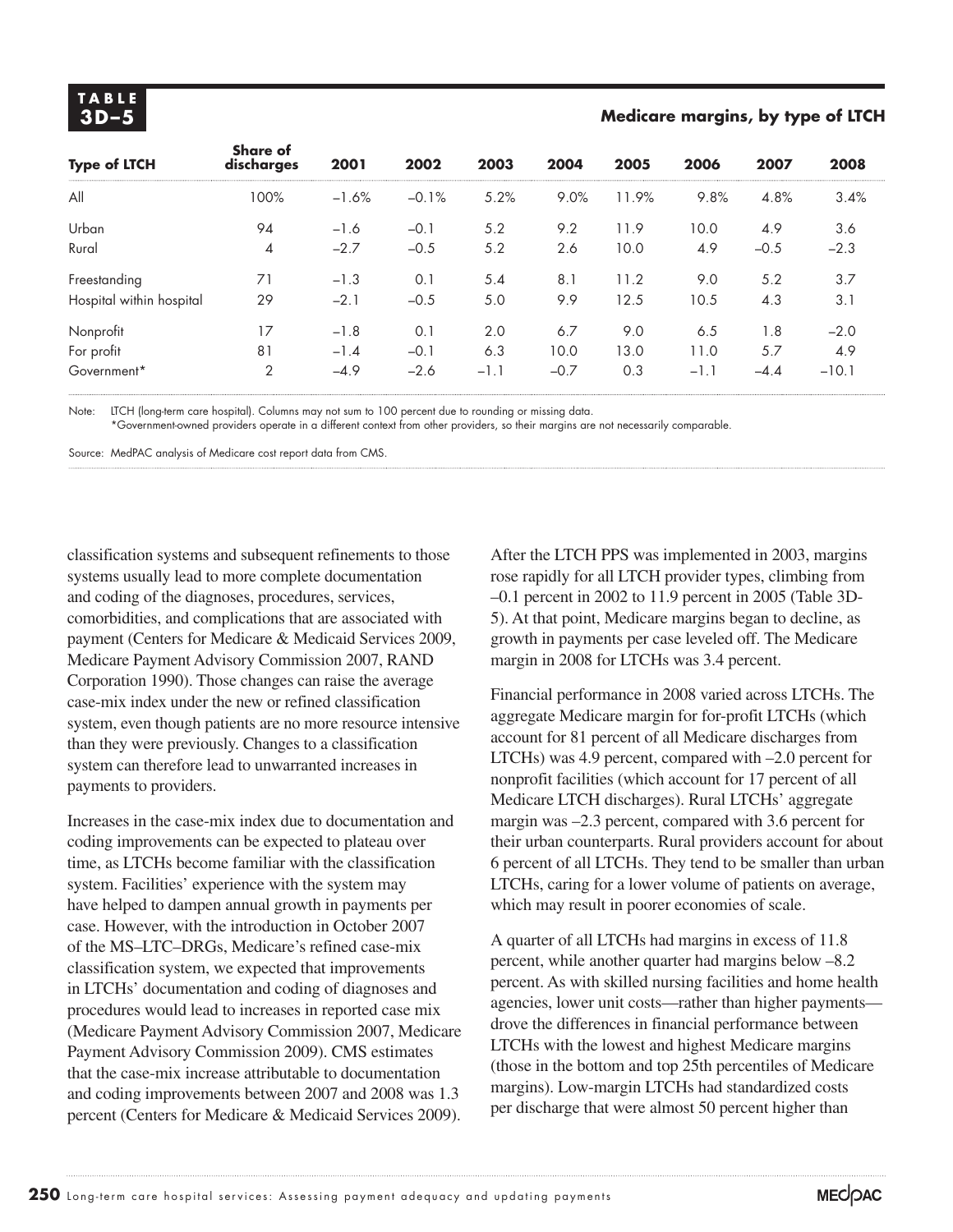high-margin LTCHs (\$38,314 vs. \$26,058) (Table 3D-6). Lengths of stay were two days longer in low-margin LTCHs. On average, low-margin LTCHs received 40 percent of their referrals from their primary referring acute care hospital, compared with 35 percent for high-margin LTCHs. Low-margin LTCHs were also far less likely to be for profit than were their high-margin counterparts.

High-cost outlier payments per discharge for low-margin LTCHs were more than double those of high-margin LTCHs (\$4,984 vs. \$2,176). At the same time, short-stay outliers made up a larger share of low-margin LTCHs' cases. Low-margin LTCHs thus cared for disproportionate shares of patients who are high-cost outliers and patients who have shorter stays. Both types of patients can have a negative effect on LTCHs' margins. LTCHs lose money on high-cost outlier cases since, by definition, they generate costs that exceed payments.9 Further, as discussed in the text box (p. 253), cases that are short-stay outliers may receive reduced payments.

Low-margin LTCHs served fewer patients overall (an average of 419 in 2008 compared with 577 for highmargin LTCHs). Poorer economies of scale may therefore have affected low-margin LTCHs' costs. We observed this same correlation in rural facilities, as described above. A critical mass of patients might be needed to achieve economies of scale. The Commission has also pointed out previously that a critical mass of medically complex patients might be needed to maintain expertise and achieve a high quality of care (Medicare Payment Advisory Commission 2008, Medicare Payment Advisory Commission 2009) . If that is the case, then the proliferation of LTCHs in some markets might be cause for concern. To ensure that providers have the necessary experience and adequate resources to care for medically complex patients, CMS might appropriately view LTCHs (and other providers of medically complex care) as regional referral centers, serving wider catchment areas. Such referral centers for medically complex patients may be able to provide more value for the Medicare program by achieving better outcomes with greater efficiency. The development of facility and patient criteria, which the Commission has long advocated, is an important step in implementing this type of care model. Such criteria would define the desired level of care—whether furnished in an LTCH, acute care hospital, specialized skilled nursing facility, or inpatient rehabilitation facility—and the staff credentials, service capabilities, and volume levels needed to furnish this level of care.

# **T A B L E**

#### **3D –6 LTCHs in the top quartile of Medicare margins in 2008 had much lower costs**

| <b>Characteristics</b>             | High-<br>margin<br><b>LTCHs</b> | Low-<br>margin<br>ITCH< |
|------------------------------------|---------------------------------|-------------------------|
| Mean total discharges (all payers) | 577                             | 419                     |
| Medicare share                     | 66%                             | 61%                     |
| Average length of stay (in days)   | 27                              | 29                      |
| Mean per discharge:                |                                 |                         |
| Standardized costs                 | \$26,058                        | \$38,314                |
| Medicare payment                   | \$38,297                        | \$37,896                |
| High-cost outlier payments         | \$2,176                         | \$4,984                 |
| Share of:                          |                                 |                         |
| Cases that are SSOs                | 28%                             | 3.5%                    |
| Medicare cases from                |                                 |                         |
| primary-referring ACH              | 35                              | 40                      |
| LTCHs that are for profit          | 88                              | 57                      |

Note: LTCH (long-term care hospital), SSO (short-stay outlier), ACH (acute care hospital). High-margin LTCHs were in the top 25 percent of the distribution of Medicare margins. Low-margin LTCHs were in the bottom 25 percent of the distribution of Medicare margins. Standardized costs have been adjusted for differences in case mix and area wages. Cases from primary referring ACH indicates the mean share of patients who are referred to LTCHs from each LTCH's primary referring ACH.

Source: MedPAC analysis of LTCH cost reports and MedPAR data from CMS.

To estimate 2010 payments and costs with 2008 data, the Commission considered policy changes effective in 2009 and 2010. Those that affect our estimate of the 2010 Medicare margin include:

- A market basket increase of 3.6 percent for 2009, offset by an adjustment for past coding improvements and an adjustment to account for changes in law that reduced payments for rate year 2008, for a net update of 1.9 percent; $10$
- A market basket increase of 2.5 percent for 2010, offset by an adjustment for past coding improvements, for a net update of 2 percent;
- Implementation of the MS–LTC–DRGs in 2008 and the reweighting of them in 2009, which on net we expect will continue to result in improved coding and documentation and thus increase payments;
- An adjustment to the high-cost outlier fixed loss amount for 2010, which increases payments; and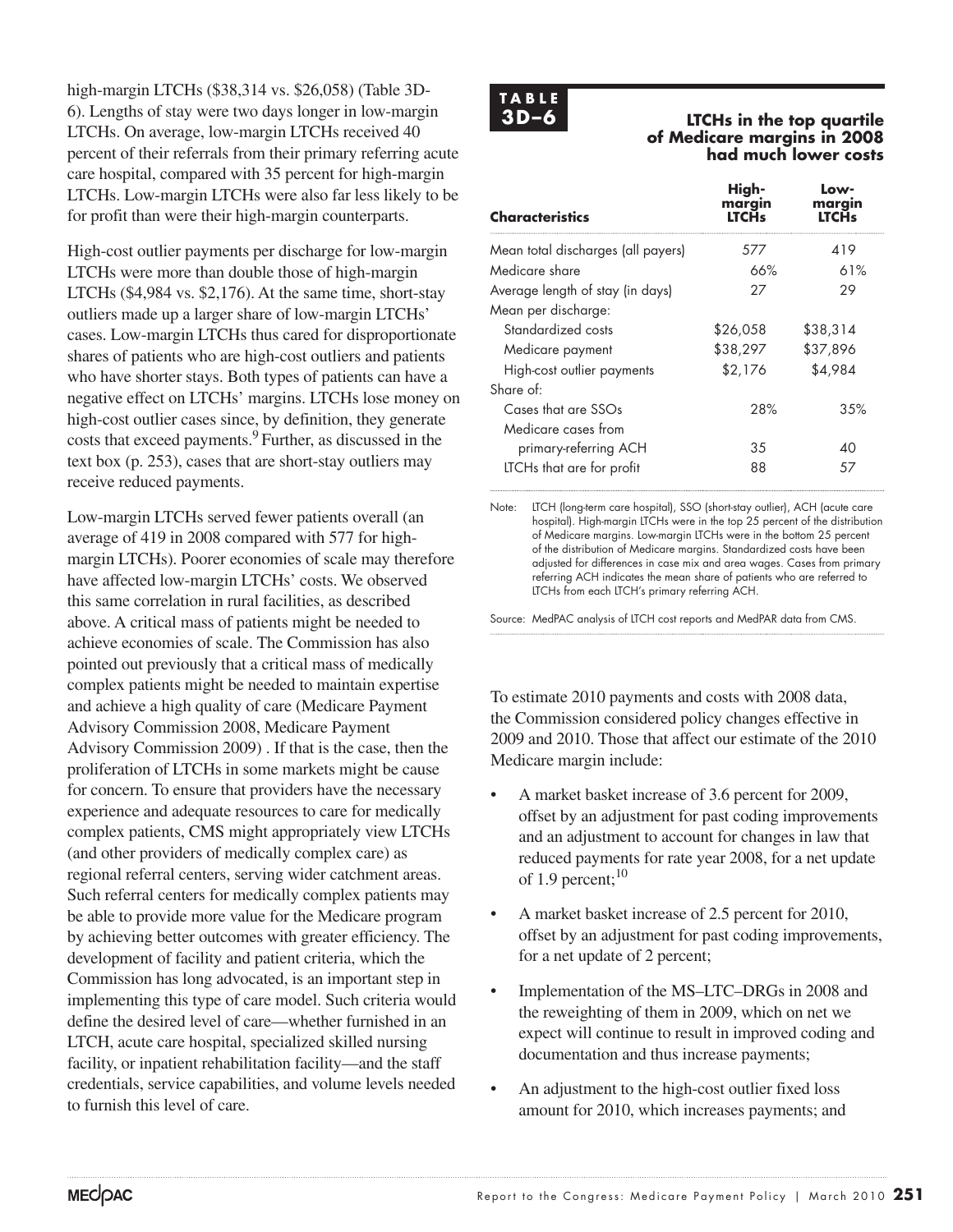• Changes to the wage index in 2009 and 2010, which decrease payments.

We estimate that LTCHs' aggregate Medicare margin will be 5.8 percent in 2010.

# **How should Medicare payments change in 2011?**

The Secretary has discretion to update payments for LTCHs; there is no congressionally mandated update. In view of LTCHs' responsiveness to changes in payments, we expect growth in costs to continue at the current pace—roughly similar to the latest forecast of the market basket for 2011 of 2.4 percent—as long as Medicare continues to put fiscal pressure on LTCHs.

### **Update recommendation**

On the basis of our review of payment adequacy for LTCHs, the Commission recommends that the Secretary eliminate the update to the LTCH payment rates.

#### **R E C O M M E N D A T I O N 3 D**

**The Secretary should eliminate the update to the payment rate for long-term care hospitals for rate year 2011.**

#### **R A T I O N A L E 3 D**

In sum, the number of cases per FFS beneficiary has increased, suggesting that access to care has been maintained. In addition, growth in payments per case has continued. The quality trends we measure appear stable. Under the current moratorium on LTCH growth, LTCHs' need for capital is limited. Margins are positive and are expected to increase. These trends suggest that LTCHs are able to operate within current payment rates. We will closely monitor our payment update indicators and will be able to reassess our recommendation for the LTCH payment update in the next fiscal year.

#### **I M P L I C A T I O N S 3 D**

#### **Spending**

Because CMS typically uses the market basket as a starting point for establishing updates to LTCH payments, this recommendation decreases federal program spending by between \$50 million and \$250 million in one year and by less than \$1 billion over five years.

#### **Beneficiary and provider**

This recommendation is not expected to affect Medicare beneficiaries' access to care or providers' ability to furnish care. ■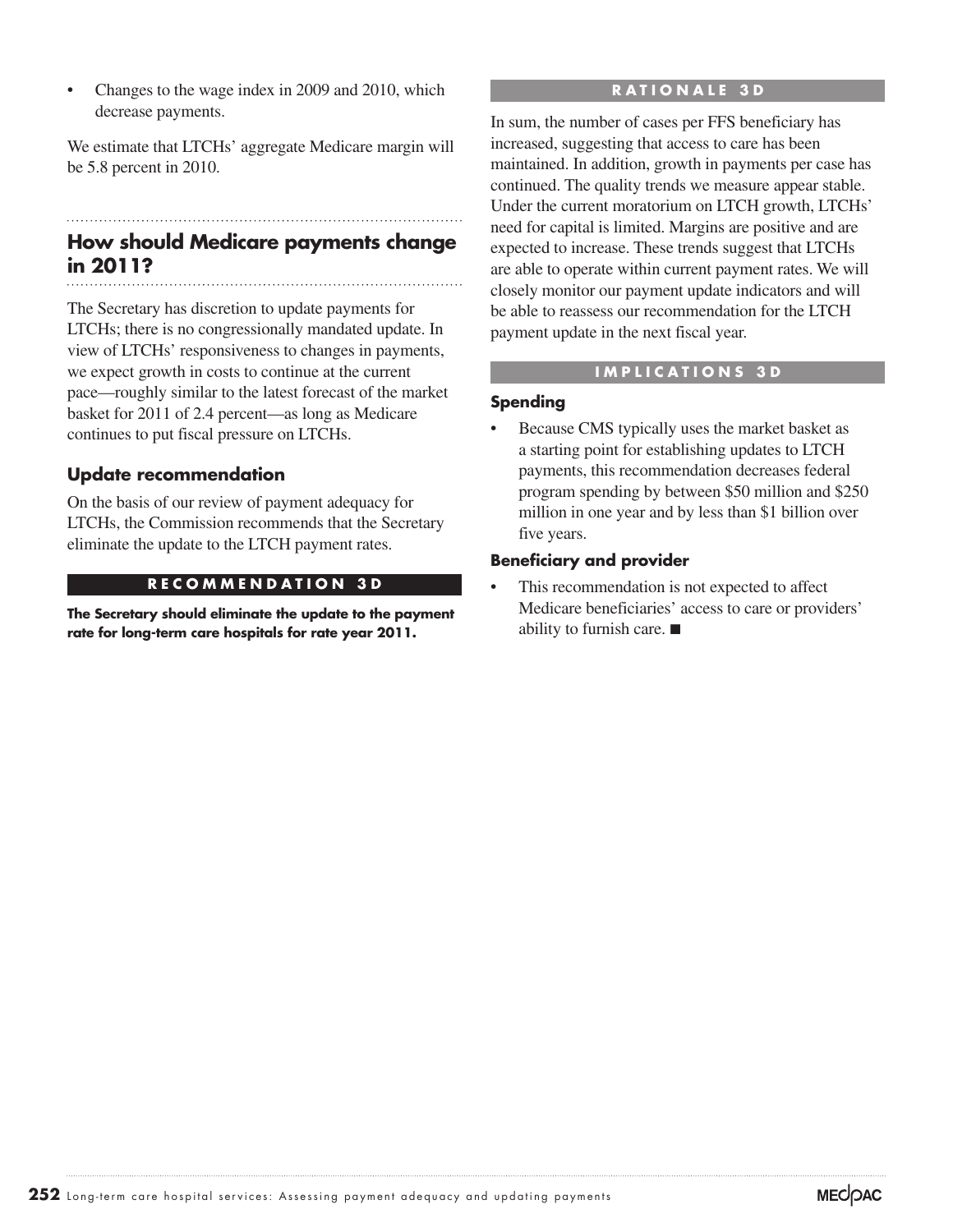## **Payments for short-stay outliers in long-term care hospitals**

I is the long-term care hospital (LTCH) payment<br>system, a short-stay outlier (SSO) is a patient with a<br>shorter-than-average length of stay. The SSO policy n the long-term care hospital (LTCH) payment system, a short-stay outlier (SSO) is a patient with a reflects CMS's contention that patients with lengths of stay similar to those in acute care hospitals should be paid at rates comparable to those under the acute care hospital prospective payment system. About 32 percent of LTCH discharges receive payment adjustments for having shorter-than-average lengths of stays, but this share varies across types of cases. $11$ 

The amount Medicare pays to LTCHs for an SSO case is the lowest of:

- 100 percent of the cost of the case,
- 120 percent of the Medicare severity long-term care diagnosis related group (MS–LTC–DRG) specific per diem amount multiplied by the patient's length of stay,
- The full MS–LTC–DRG payment, or
- A blend of the inpatient prospective payment system (IPPS) amount for the DRG and 120 percent of the MS–LTC–DRG per diem payment amount.<sup>12</sup>

Generally, for the same DRG, the LTCH payment is greater than the payment under the IPPS. CMS estimates that in 2008 about 67 percent of SSO cases were paid on a cost basis (Centers for Medicare & Medicaid Services 2009).

Effective July 2007, Medicare applied a different standard for the very shortest SSO cases ("very SSOs"). These cases, which represented about 16 percent of LTCH admissions in 2007, are those in which length of stay is less than or equal to the average length of stay for the same DRG at acute care hospitals paid under the IPPS plus one standard deviation. For SSO cases that meet the IPPS comparable threshold, LTCHs were to be paid the lowest of:

- 100 percent of the cost of the case,
- 120 percent of the MS–LTC–DRG specific per diem amount multiplied by the patient's length of stay,
- The full MS–LTC–DRG payment, or
- The IPPS per diem amount multiplied by the length of stay for the case, not to exceed the full IPPS amount.

The Medicare, Medicaid, and SCHIP Extension Act of 2007 prohibited the Secretary from applying the very SSO standard for a three-year period beginning December 29, 2007. Very SSO cases are now paid at the same rate as other SSO cases. ■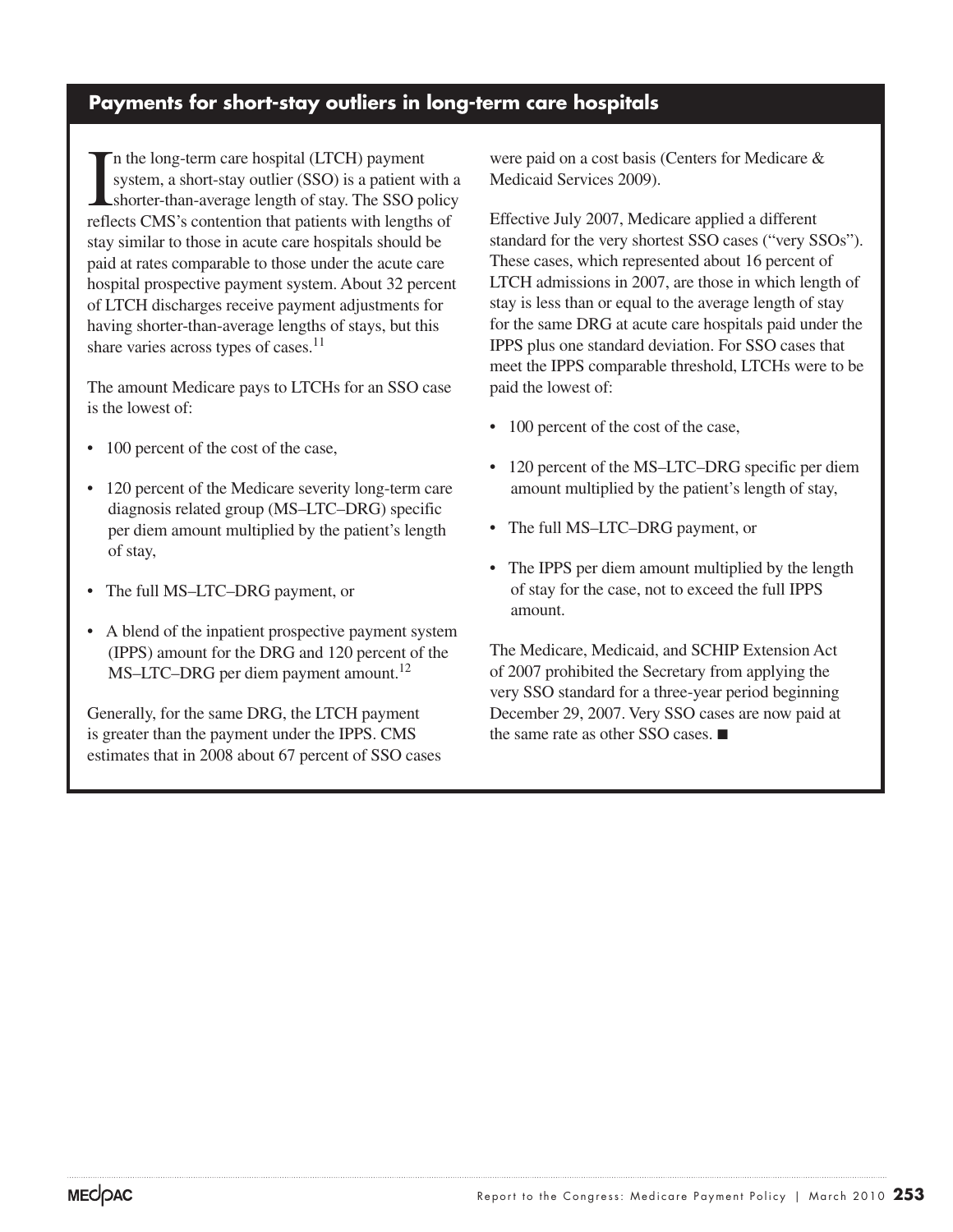# **Endnotes**

- 1 More information on the prospective payment system for LTCHs is available at: http://medpac.gov/documents/ MedPAC\_Payment\_Basics\_09\_LTCH.pdf.
- 2 About 80 percent of Medicare LTCH patients are admitted from an acute care hospital. The remainder do not have a preceding acute care hospital stay.
- 3 CMS implemented the 25 percent rule to discourage acute care hospitals from unbundling services covered under the inpatient PPS and to discourage inappropriate payments under the LTCH PPS (Centers for Medicare & Medicaid Services 2004).
- 4 HWHs and satellites are paid LTCH PPS rates for patients admitted from the host acute care hospital until the percentage of discharges from the host hospital exceeds the threshold for that year. After the threshold is reached, the LTCH is paid the lesser of the LTCH PPS rate or an amount equivalent to the acute care hospital PPS rate for patients discharged from the host acute care hospital. Patients from the host hospital who are outliers under the acute hospital PPS before their discharge to the HWH or satellite do not count toward the threshold and continue to be paid at the LTCH PPS rate even if the threshold has been reached.
- 5 This inequity is exacerbated by CMS's interpretation of Section 114 of the Medicare, Medicaid, and SCHIP Extension Act of 2007, under which different thresholds are applied to HWHs and satellite LTCHs depending on how long they have been operating.
- 6 Overall, 18 percent of the active LTCHs in the POS file in fiscal year 2008 had an ownership status (for profit, not-forprofit, or government) that conflicted with the status indicated on the LTCH's cost report for the corresponding year. Most of these LTCHs were proprietary LTCHs incorrectly listed as voluntary facilities in the POS file.
- 7 Maine, New Hampshire, Vermont, and Wyoming have no LTCH beds.
- 8 The PSI "infection due to medical care" was recently limited to central line-associated infections.
- 9 LTCHs are paid outlier payments for patients who are extraordinarily costly. High-cost outlier cases are identified by comparing their costs with a threshold that is the MS–LTC– DRG payment for the case plus a fixed loss amount. (In 2010 the fixed loss amount is \$18,425.) Medicare pays 80 percent of the LTCHs' costs above the threshold.
- 10 The MMSEA specified that the base rate for LTCH discharges occurring in the fourth quarter of rate year (RY) 2008 would be the same as the base rate for discharges occurring during rate year 2007, thereby eliminating the 2008 0.71 percent increase for discharges in the fourth quarter of RY 2008. CMS therefore applied the market basket increase for RY 2009 to the base rate that was in effect during the fourth quarter of RY 2008.
- 11 Lower payments are triggered for LTCH patients with a length of stay less than or equal to five-sixths of the geometric mean length of stay for the patient's Medicare severity long-term care diagnosis related group. A geometric mean is derived by multiplying all numbers in a set and raising that product to the exponent of one divided by the number of cases in the set. This statistic is useful for analyzing data that are skewed. SSO cases that are very costly may qualify for high-cost outlier payments.
- 12 For the blended alternative, the LTCH per diem payment amount makes up more of the total payment amount as the patient's length of stay approaches the geometric mean length of stay for the LTC–DRG.